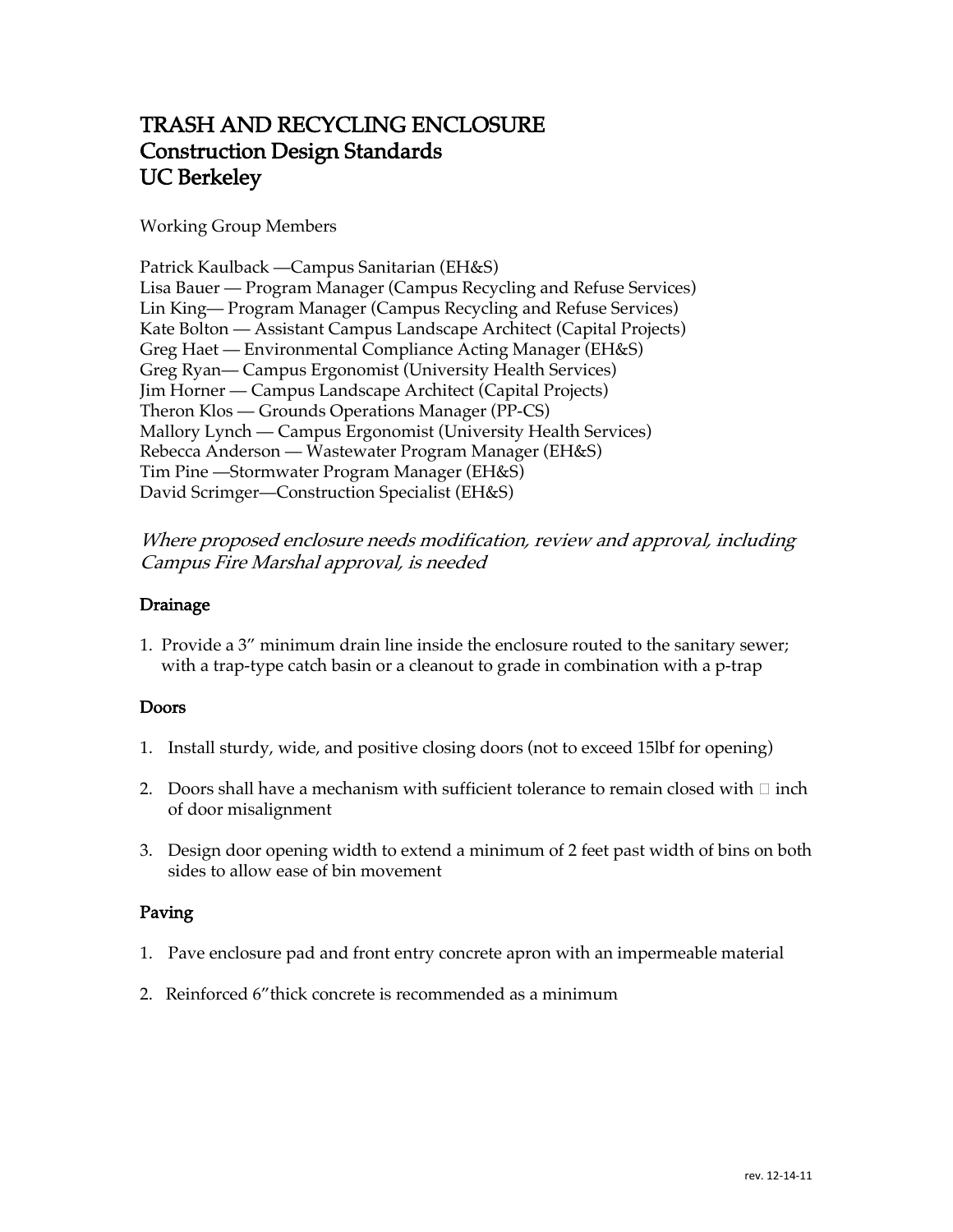# **Grading**

1. If the enclosure is open to rainfall, the inside of the enclosure shall be graded to drain to a dual sanitary sewer - storm drain. A valve shall be installed to enable switching from storm to sanitary drain for cleaning or spills

- 2. Grade the apron away from the enclosure pad to keep storm water out
- 3. Grades shall not exceed  $5\%$ , nor be less than  $1\%$
- 4. Create positive surface run off around enclosure and swale in front of doors, if site grades require it

### Walls/Screening

- 1. Include an interior curb, with strike plate or bumper guard to prevent damage to walls
- 2. Walls/screening shall screen the contents inside the enclosure

## Lighting

- 1. Provide motion sensor controlled lighting in the enclosure
- 2. Lighting shall be designed to provide a minimum of 0.5 foot-candles inside and along the access route to the enclosure
- 3. Use long life lamps compatible with the surrounding pedestrian lighting

## Water Supply

1. Provide hose bib source inside the enclosure

### Access

1. Top of the dumpsters cannot exceed 36 inches from the finished grade or use of mechanical assisted or automated system must be provided

- 2. Dumpster must be accessible to the street level for servicing
- 3. The path from the service elevator to an indoor enclosure shall be within building. No impediments shall exist in the path of travel to any enclosures. Impediments include: stairs, textured surfaces, bumps, drains, slopes/grades greater than 2%.

## Distance from Enclosure to Truck Access

1. Locate enclosure no more than 5 feet away from truck access. Pathway and parking grades shall not exceed 2%.